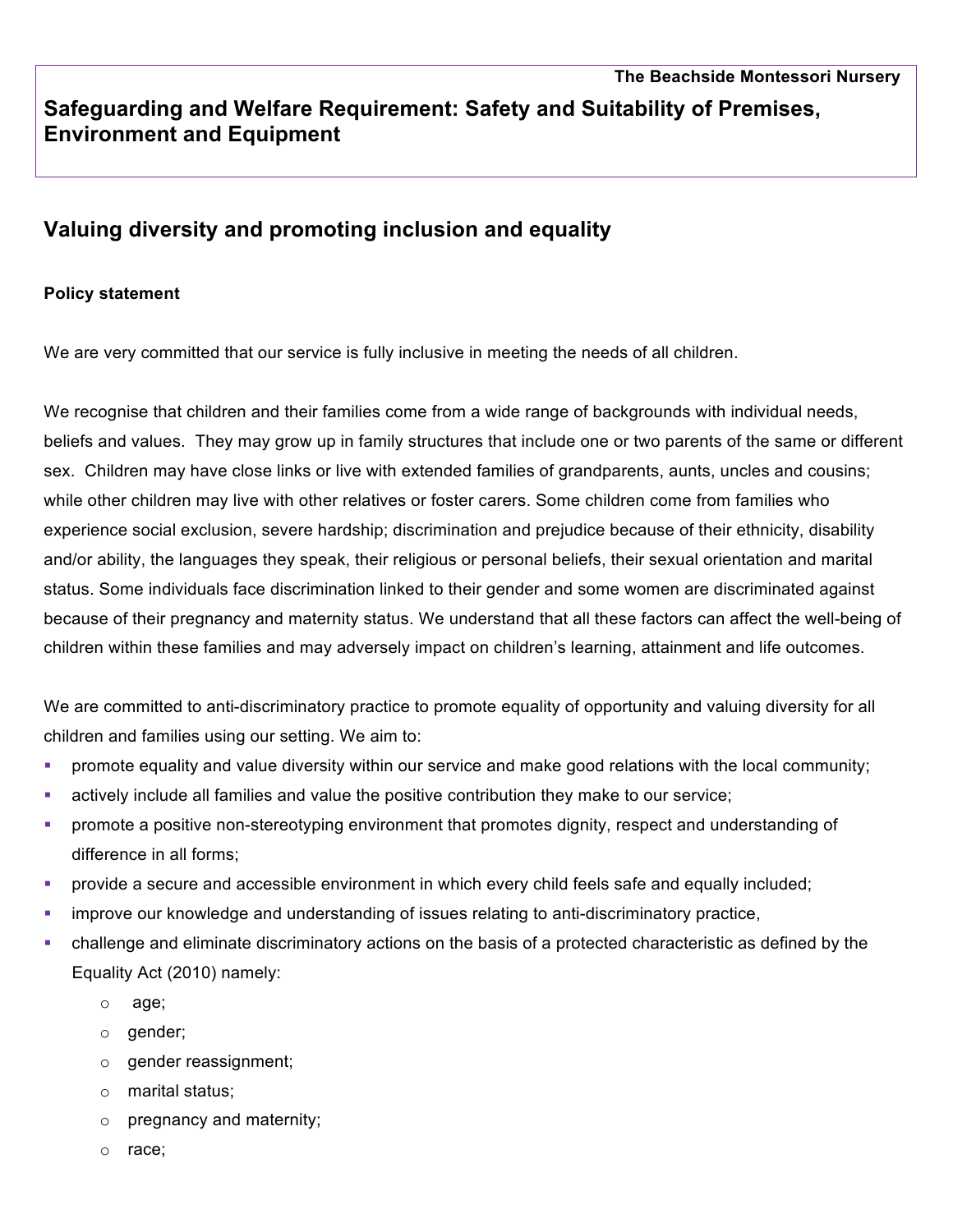- o disability;
- o sexual orientation; and
- o religion or belief.
- where possible, take positive action to benefit groups or individuals with protected characteristics who are disadvantaged, have a disproportional representation within the service or need different things from the service.

## **Procedures**

#### *Admissions*

Our setting is open and accessible to all members of the community.

- We base our Admissions Policy on a fair system.
- We do not discriminate against a child or their family in our service provision, including preventing their entry to our setting based on a protected characteristic as defined by the Equality Act (2010).
- We advertise our service widely.
- § We provide information in clear language, whether in spoken or written form and provide information in other languages where ever possible.
- We provide information on our offer of provision for children with special educational needs and disabilities.
- We ensure that all parents are made aware of our Valuing Diversity and Promoting Inclusion and Equality Policy.
- § We make reasonable adjustments to ensure that disabled children can participate successfully in the services and in the curriculum offered by the setting.
- We ensure, wherever possible, that we have a balanced intake of boys and girls in the setting.
- § We take action against any discriminatory, prejudice, harassing or victimising behaviour by our staff, volunteers or parents whether by:
	- **-** direct discrimination someone is treated less favourably because of a protected characteristic e.g. preventing families of a specific ethnic group from using the service;
	- **-** indirect discrimination someone is affected unfavourably by a general policy e.g. children must only speak English in the setting;
	- **-** discrimination arising from a disability someone is treated less favourably because of something connected with their disability e.g. a child with a visual impairment is excluded from an activity;
	- **-** association discriminating against someone who is associated with a person with a protected characteristic e.g. behaving unfavourably to someone who is married to a person from a different cultural background; or
	- **-** perception discrimination on the basis that it is thought someone has a protected characteristic e.g. making assumptions about someone's sexual orientation.
- We will not tolerate behaviour from an adult who demonstrates dislike or prejudice towards individuals who are perceived to be from another country.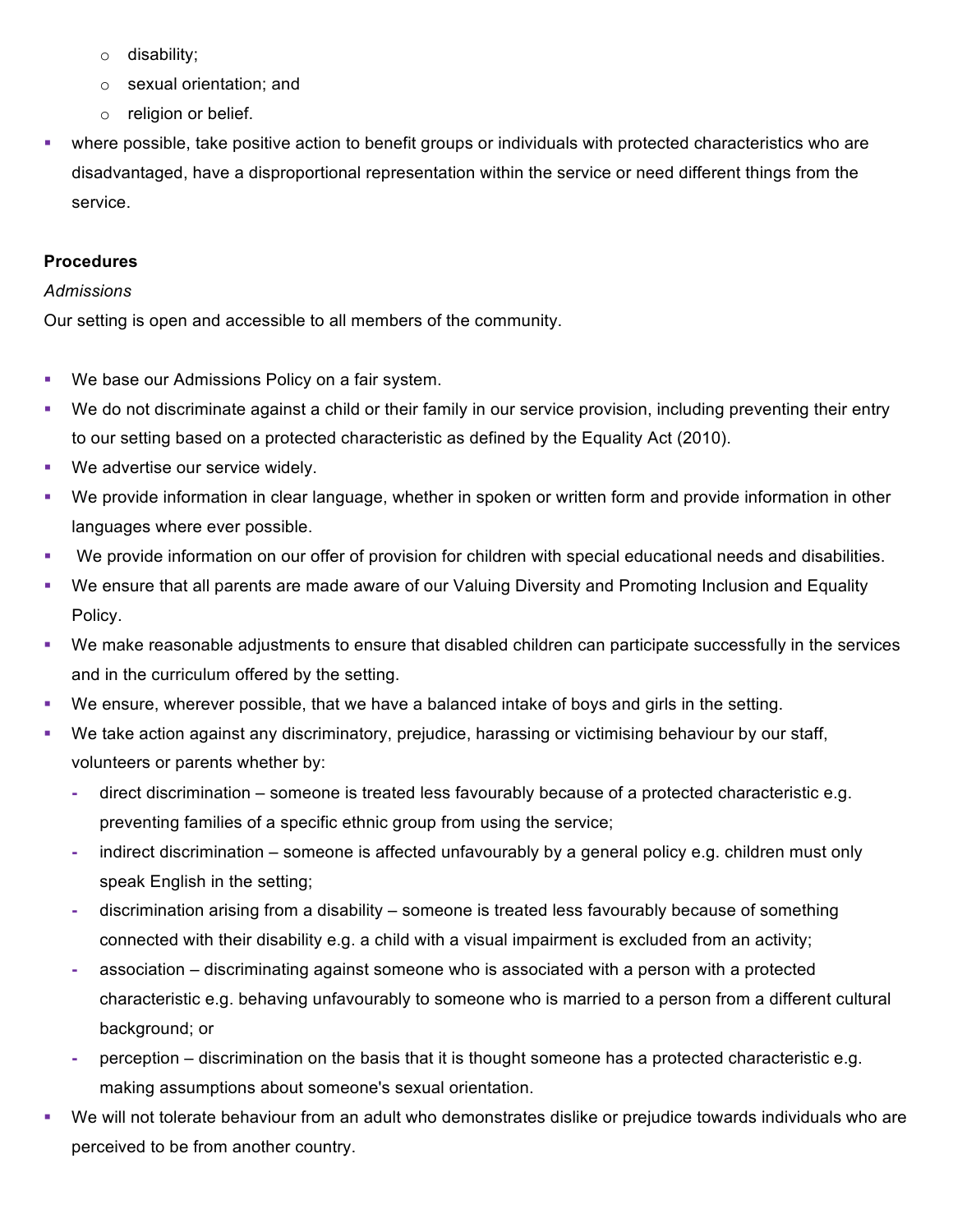• Displaying of openly discriminatory, xenophobic and possibly offensive or threatening materials, name calling, or threatening behaviour are unacceptable on, or around, our premises and will be dealt with immediately and discreetly by asking the adult to stop using the unacceptable behaviour and inviting them to read and to act in accordance with the relevant policy statement and procedure. Failure to comply may lead to the adult being excluded from the premises.

## *Employment*

- § We advertise posts and all applicants are judged against explicit and fair criteria.
- § Applicants are welcome from all backgrounds and posts are open to all.
- We may use the exemption clauses in relevant legislation to enable the service to best meet the needs of the community.
- The applicant who best meets the criteria is offered the post, subject to references and suitability checks. This ensures fairness in the selection process.
- All our job descriptions include a commitment to promoting equality, and recognising and respecting diversity as part of their specifications.
- § We monitor our application process to ensure that it is fair and accessible.

#### *Training*

- § We seek out training opportunities for our staff and volunteers to enable them to develop anti-discriminatory and inclusive practices.
- § We ensure that our staff are confident and fully trained in administering relevant medicines and performing invasive care procedures on children when these are required.
- We review our practices to ensure that we are fully implementing our policy for Valuing Diversity and Promoting Equality.

#### *Curriculum*

The curriculum offered in our setting encourages children to develop positive attitudes about themselves as well as about people who are different from themselves. It encourages development of confidence and self esteem, empathy, critical thinking and reflection.

We ensure that our practice is fully inclusive by:

- creating an environment of mutual respect and tolerance;
- modelling desirable behaviour to children and helping children to understand that discriminatory behaviour and remarks are hurtful and unacceptable;
- positively reflecting the widest possible range of communities within resources;
- avoiding use of stereotypes or derogatory images within our books or any other visual materials;
- celebrating locally observed festivals and holy days;
- ensuring that children learning English as an additional language have full access to the curriculum and are supported in their learning;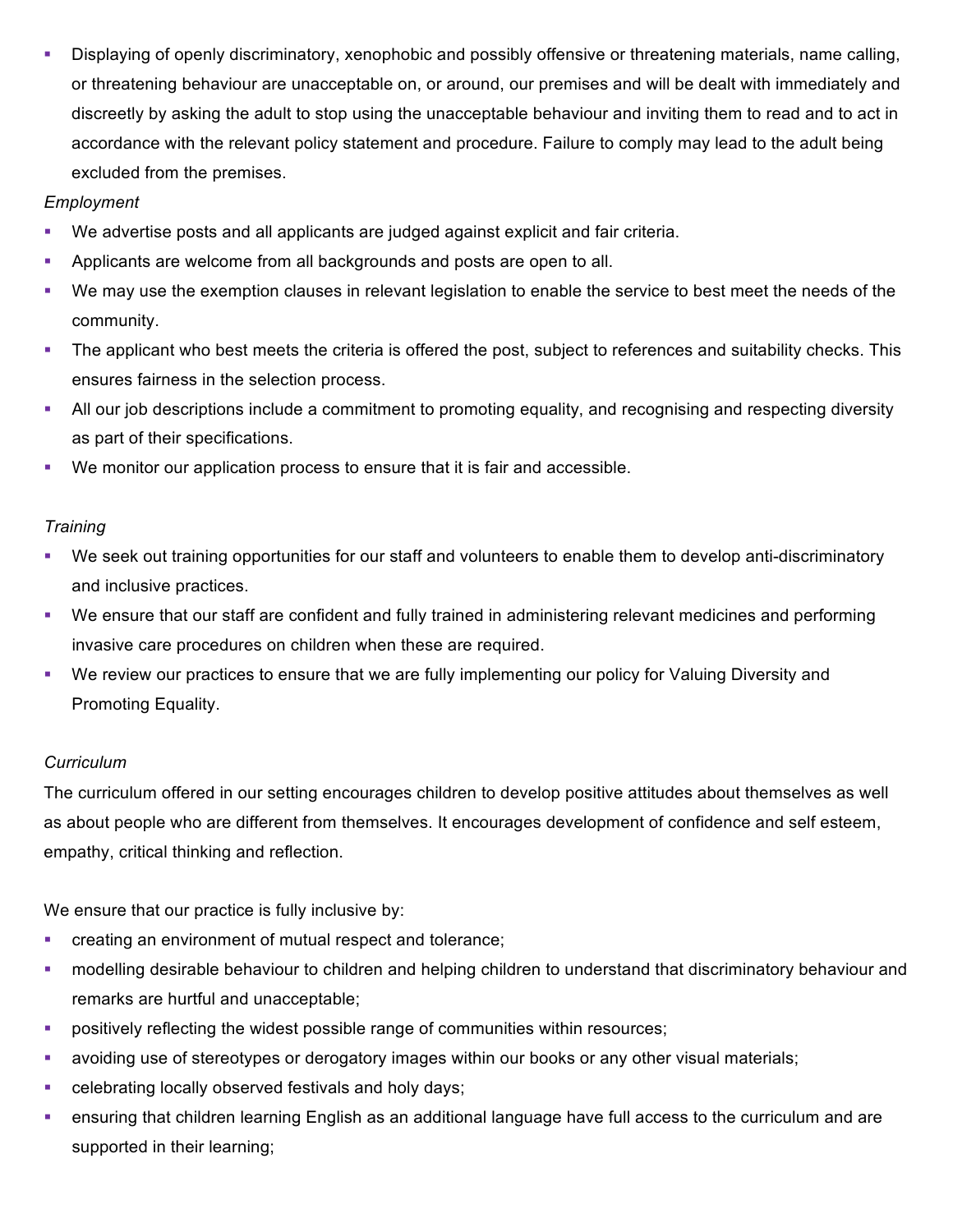• ensuring that children speaking languages other than English are supported in the maintenance and development of their home languages

We will ensure that our environment is as accessible as possible for all visitors and service users. We do this by:

- § undertaking an access audit to establish if the setting is accessible to all disabled children and adults. If access to the setting is found to treat disabled children or adults less favourably, then we make reasonable adjustments to accommodate the needs of disabled children and adults.
- fully differentiating the environment, resources and curriculum to accommodate a wide range of learning, physical and sensory needs.

# *Valuing diversity in families*

- § We welcome the diversity of family lifestyles and work with all families.
- § We encourage children to contribute stories of their everyday life to the setting.
- § We encourage mothers, fathers and other carers to take part in the life of the setting and to contribute fully.
- For families who speak languages in addition to English, we will develop means to encourage their full inclusion.
- § We offer a flexible payment system for families experiencing financial difficulties and offer information regarding sources of financial support.
- § We take positive action to encourage disadvantaged and under-represented groups to use the setting.

# *Food*

- We work in partnership with parents to ensure that dietary requirements of children that arise from their medical, religious or cultural needs are met where ever possible.
- § We help children to learn about a range of food, and of cultural approaches to mealtimes and eating, and to respect the differences among them.

# *Meetings*

- § Meetings are arranged to ensure that all families who wish to may be involved in the running of the setting.
- We positively encourage fathers to be involved in the setting, especially those fathers who do not live with the child.
- Information about meetings is communicated in a variety of ways written, verbal and where resources allow in translation – to ensure that all mothers and fathers have information about, and access to, the meetings.

# *Monitoring and reviewing*

- § So that our policies and procedures remain effective, we monitor and review them annually to ensure our strategies meet our overall aims to promote equality, inclusion and to value diversity.
- § We provide a complaints procedure and a complaints summary record for parents to see.